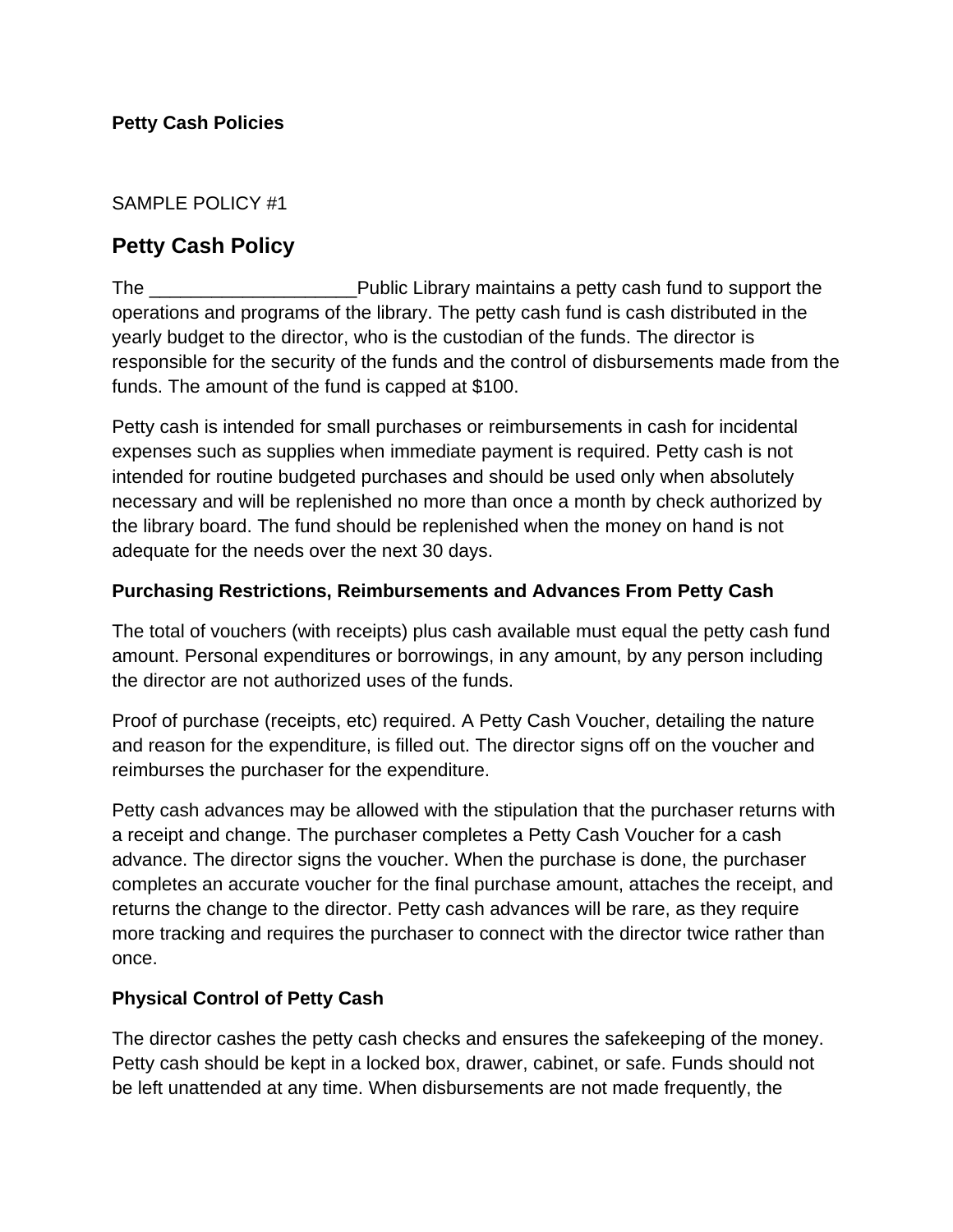director should check the petty cash fund regularly. The director monitors the use and replenishment of petty cash and alerts the bookkeeper when a reconciliation and replenishment is due. Any theft or loss will immediately be reported to the bookkeeper and library treasurer.

Over/short amounts normally do not occur in petty cash funds. If this should occur the director should: verify that all receipts have been turned in, ensure that the amount expended for a Petty Cash Voucher and its accompanying receipt(s) hasn't been counted as two expenditures, instead of one, and ensure that each disbursement has a supporting receipt. If the fund finally cannot be reconciled the director must provide a full explanation for the overage or shortage.

The bookkeeper reconciles the petty cash fund and the cash will be deposited in the library's checking account.

Policy #2

\_\_\_\_\_\_\_\_\_\_\_\_\_\_\_ Public Library District maintains a petty cash account from each library's overdue fine account. Since fines are budgeted, control of expenditures is essential.

The amount of petty cash held at the main library and any branch of the \_\_\_\_\_\_\_\_\_\_\_\_\_ Public Library District is limited to \$100. When the amount of petty cash on hand exceeds \$100, the director and/or branch manager will arrange for deposit of the overage.

All petty cash transactions will be logged in the Petty Cash Transactions log kept at the circulation desk of each library. Branch managers are responsible for working with the director and/or bookkeeper to see that the log is reconciled with the bank deposits.

Approved staff at any branch library may use up to \$10 of petty cash for emergency purposes without prior approval. These purchases are limited to supplies necessary to conduct regular library business. All purchases must be accompanied by a receipt with complete price, date of purchase, and name of employee.

Expenditures of \$10 or more must have the supervisor, director or branch manager's approval; expenditures exceeding \$25 must have approval of the district director. All petty cash purchases must be documented with a receipt detailing the complete price, date of purchase and name of store. Purchases that are not documented with a receipt may not be paid out of petty cash.